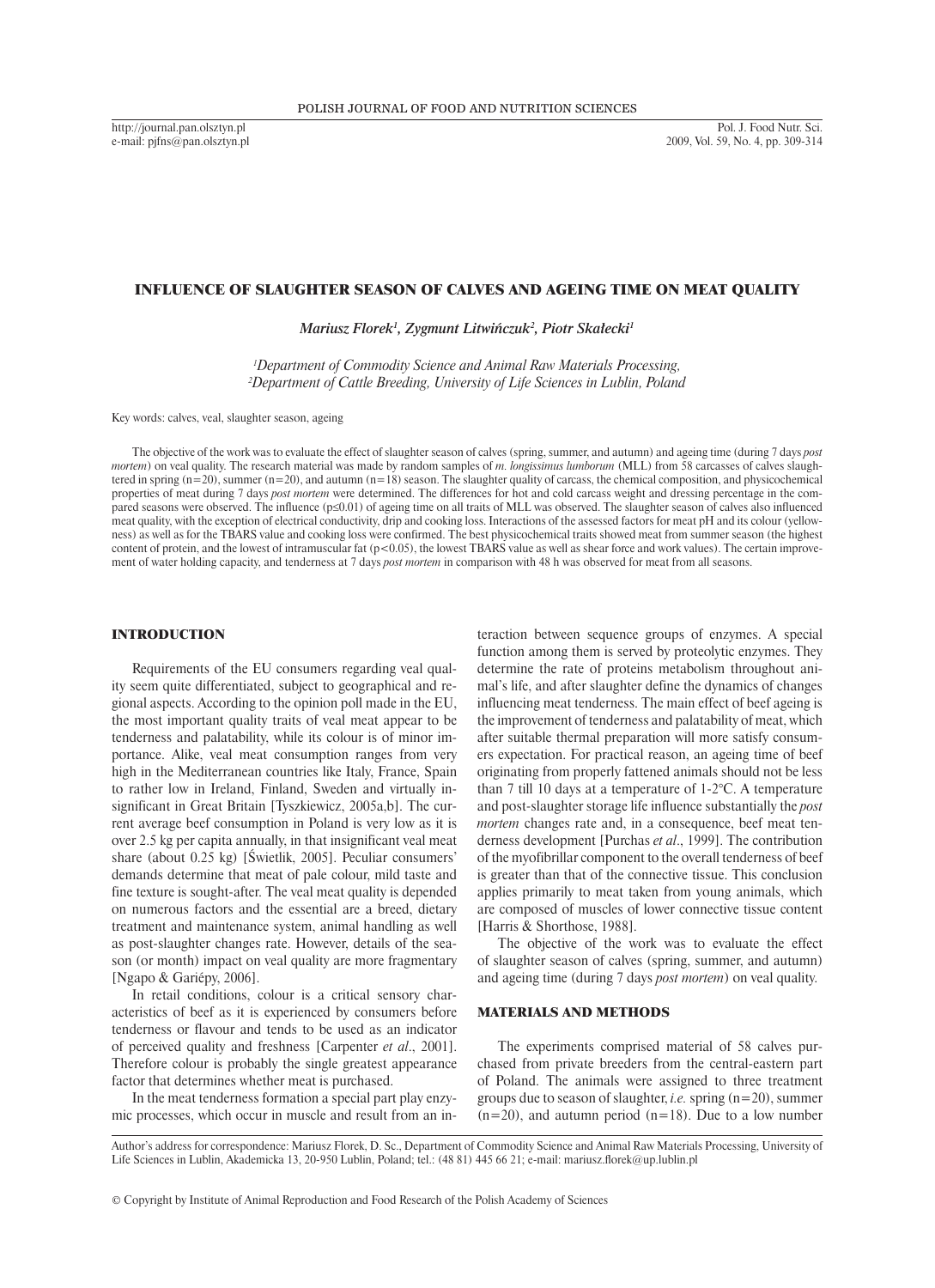of calving in the winter season, this period was passed in analysis over. After at least 24 h – pre slaughter rest, the animals were weighed prior to slaughter. The stunning and slaughter processing of the calves were conducted in compliance with the technology obligatory in the meat industry and under supervision of veterinary inspection.

Carcass body weight before (hot) and after chilling (cold) and the weight of kidneys and kidney fat were determined. Values of hot and cold dressing percentage were calculated. During the technological partition of carcass (after chilling for 24 h at a temperature of  $2^{\circ}$ C, and relative moisture of 85%) the samples of *musculus longissimus lumborum* (MLL) were cut out, and then divided into 3 sections of the same length, weighed and vacuum packed in the PA/PE foil bags. The bags were cold stored at 4°C until analysed.

Conventional methods were applied to determine the proximate chemical composition, *i.e.* water content with the drying method (103°C) according to the Polish Standard [PN-ISO 1442:2000]; ash by incineration (550°C) after the Polish Standard [PN-ISO 936:2000]; crude protein content (N x 6.25) with Kjeldahl method by Büchi B-324 apparatus according to the Polish Standard [PN-75/A-04018:1975]; intramuscular fat level (IMF) by Soxhlet lipid extraction method using Büchi -B-811 equipment and n-hexane as a solvent after the Polish Standard [PN-ISO 1444:2000]. The degree of protein hydration (Feder's number) was calculated as a proportion of water to protein content. Calorific value (energy) of meat (100 g) was calculated on the grounds of the content of crude protein and intramuscular fat. The computations were based on the physiological (Atwater) energy equivalents (for protein 4.0 kcal=16.76 kJ, while for fat 9.0 kcal=37.66 kJ).

The content of total haematin pigments was determined with the method of Hornsey [1956] a using Varian Cary 300 Bio spectrophotometer at 640 nm, and the haem iron content was calculated with the factor 8.82. Lipid oxidation was assayed by measuring 2-thiobarbituric acid reactive substances (TBARS), according to the method of Witte *et al.* [1970] using a Varian Cary 300 Bio spectrophotometer at 530 nm, at day 2, 3 and 7 of ageing and was expressed as milligram of malonaldehyde (MA) produced per kilogram of muscle.

The PQM I-KOMBI INTEK GmbH apparatus was employed to determine meat pH and specific electrical conductivity – EC (mS/cm), taking the measurements 45 min, and 2, 3, and 7 days following the slaughter.

The colour of fresh cut meat surface following 30 min blooming time (samples were stored in contact with air at 4°C) was measured immediately after the meat had been removed from the vacuum bag using a Minolta CR-310 portable chromameter (illumination D65, geometry 0 projection angle and 50 mm measure area). The measurements were taken on days 2, 3, and 7. Values were given in the colour space CIE [CIE, 1976], where  $L^*$  – lightness;  $a^*$  – redness;  $b^*$  – yellowness. A result for a sample was computed as an arithmetic mean from two replications on the muscle surface.

Water holding capacity (WHC) at 2, 3 and 7 days *post mortem*, was determined using three different methods. Drip loss (DL) was calculated by subtracting the weight of sample after a storage period (24 h) at chill temperature (4°C) from the initial weight, multiplying by 100 and then dividing by the initial weight. Similarly, the cooking loss (CL) was calculated as weight (grams) lost from a raw sample after thermal treatment (in thewater bath at 70°C for 60 min), and expressed as a percentage of the initial sample weight. Filter paper press method [Grau & Hamm, 1953], was expressed as the ratio  $M/T \times 100 \, \%$ ), where M is the area (cm<sup>2</sup>) of the meat and T is the total area (cm2 ) [Hofmann *et al*., 1982].Measurements of meat area were determined on scanned pictures using image analysis software MultiScan Base ver. 14.

Shear force  $-$  SF (N) and work  $-$  W/N (J) measurements were carried out using a 1-column table-top Zwick/Roell Proline B0.5 machine and a Warner-Bratzler device (V-blade), after thermal treatment of the samples at 3 and 7 days *post mortem*. From each meat sample a minimum of five blocks  $(10\times10\times50$  mm) were tested perpendicular to the fibres.

The data obtained were analysed statistically using the STATISTICA data analysis software system ver. 6 [Stat-Soft, 2003]. On the ground of one-way analysis of variance the influence of season on slaughter quality of calves and chemical composition of veal was estimated. In order to study the season and ageing time effects and their interactions on veal quality the two-way analysis of variance was employed. Fisher LSD test was used to Post-hoc comparisons.

#### RESULTS AND DISSCUSION

Differences were observed for hot and cold carcass weight and dressing percentage in the seasons compared (Table 1). At the not significant different slaughter weight of calves, the highest values of these traits were stated in spring, and the lowest in autumn season. The average weight of kidney, kidney fat and its percentage was similar in the compared seasons. Specht *et al.* [1994] obtained dressing percentage of light calves at 55% and heavy ones at 59%; whereas the percentage of kidney fat at 0.6% and 2.5%, respectively.

The chemical composition mainly determined the nutritive value of meat and its processing and culinary usefulness. It was demonstrated that meat from the summer season had the highest content of water  $(p<0.01)$  and protein  $(p<0.05)$ ,

Table 1. Parameters of carcass slaughter value in relation to slaughter season of calves (mean±standard error).

|                                    | Season             |                       |                    |
|------------------------------------|--------------------|-----------------------|--------------------|
| Specification                      | Spring<br>$(n=20)$ | Summer<br>$(n=20)$    | Autumn<br>$(n=18)$ |
| Body weight<br>at slaughter (kg)   | $74.63 + 2.72$     | $70.38 + 3.03$        | $66.94 + 2.78$     |
| Hot carcass weight (kg)            | $44.96^{B+1}$ .82  | $41.43^{AB}+1.64$     | $38.48^{A+1}$ .29  |
| Cold carcass weight (kg)           | $43.98^{B+1.67}$   | $40.42^{AB} \pm 1.57$ | $37.53^{4}+1.31$   |
| Hot dressing<br>percentage $(\%)$  | $60.24 + 0.63$     | $58.88^{ab} + 0.61$   | $57.58^{a}+0.72$   |
| Cold dressing<br>percentage $(\%)$ | $58.93b+0.52$      | $57.46^{ab} + 0.58$   | $56.16^{a+0.69}$   |
| Kidneys weight (kg)                | $0.32 + 0.02$      | $0.31 + 0.02$         | $0.31 + 0.01$      |
| Kidney fat weight (kg)             | $0.66 + 0.13$      | $0.59 \pm 0.09$       | $0.44 + 0.06$      |
| Kidney fat percentage $(\%)$       | $0.84 + 0.14$      | $0.80 \pm 0.12$       | $0.66 \pm 0.09$    |

Means marked with different letters differ significantly:  $a,b-p<0.05$ ; A,B  $-p < 0.01$ .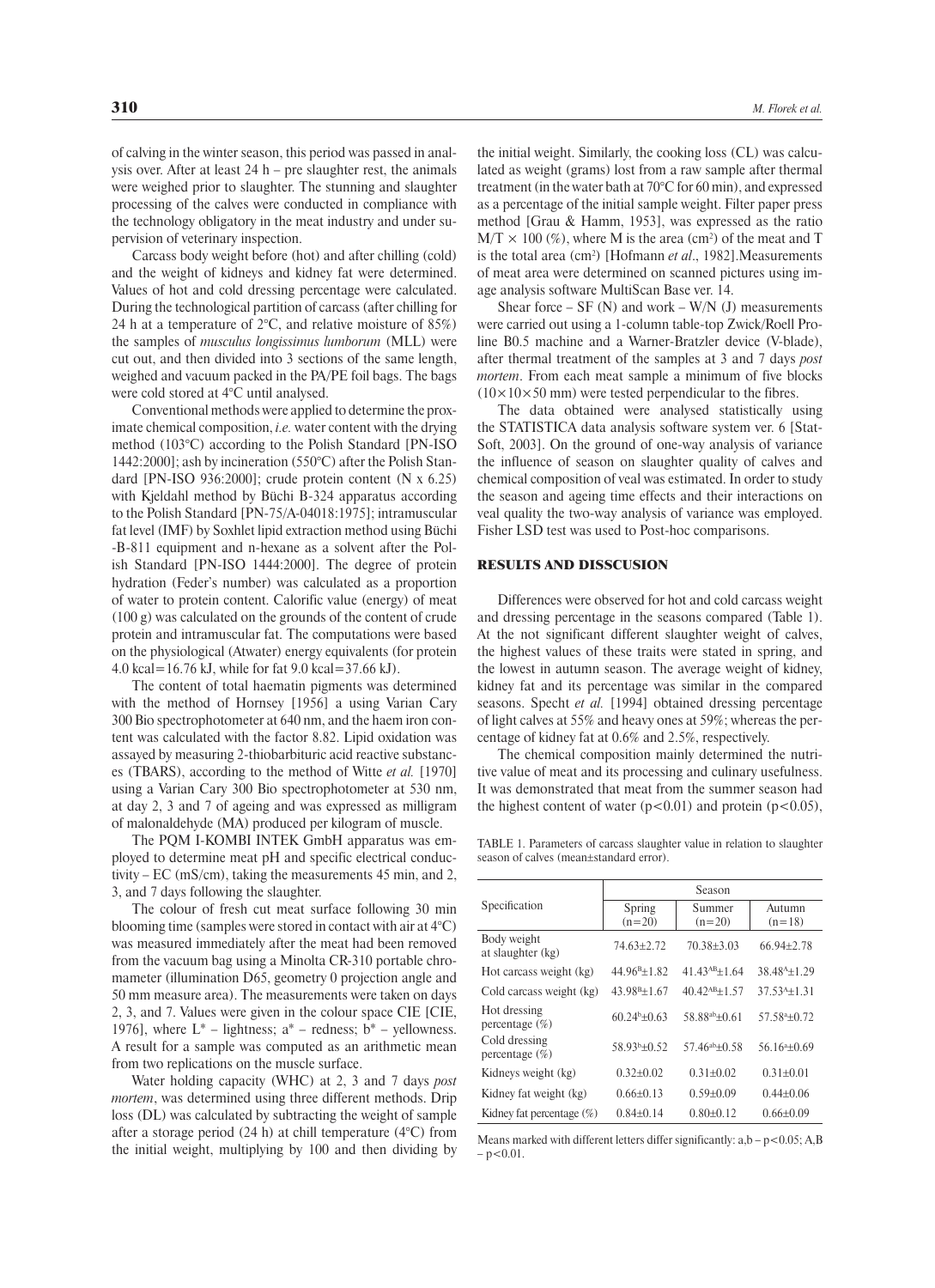and at the same time the lowest amount of intramuscular fat  $(p<0.05)$ , ash and haem iron  $(p<0.01)$ , (Table 2). In spite of the differences in water and protein content, the degree of protein hydration (Feder's number) was similar, and found in the range accepted for skeletal muscles, *i.e.* 3.3- -3.8. The meat of calves slaughtered in the autumn showed the lowest content of protein and the highest amount of intramuscular fat, whereas meat of calves from the spring season demonstrated the highest level of ash and haem iron.

The energy value of meat is determined by the content of basic chemical constituents, primarily fat. Despite differences in protein and fat content, the meat of calves had a similar energy value in the compared seasons. Lombradi- -Boccia *et al.* [2002] reported that beef from young slaughter cattle was a significant source of elements in the diet, in particular of zinc, copper and haem iron, which were characterised by high bio-availability. The research results obtained in the present study showed that veal contained the haem iron at the level of 50% stated in beef from young animals [Florek *et al.,* 2007], and its energy value was similar to chicken or rabbit meat [Salvini *et al.*, 1998].

The pH value is one of the most critical parameters of meat quality evaluation. Lawrie [1985] reported that the internal factors such as a species, race, type of muscle and individual variation influenced the rate and size of pH fall just like the external factors such as temperature of environment and extent of stress. The lowest pH at 45 min and 2 days after slaughter were found in calf meat from the summer, and the highest in that from the spring season (Figure 1). At 3 and 7 days *post mortem* the meat pH was similar in the compared seasons, however, lower meat pH values were observed in the spring, but higher in the autumn season. The initial pH decline is caused by glycogen degradation and accumulation of lactic acid, and proved the appropriate run of the meat acidification process. The later pH rise, arising from the progressing alkalization caused by the release of basic products of protein breakdown throughout the post-slaughter endogenous changes (ageing). This tendency was also observed in our studies at 7 days *post mortem*.

Table 2. The chemical composition, Feder number and energy value of *m. longissimus lumborum* in relation to slaughter season of calves (mean±standard error).

|                                | Season             |                    |                             |
|--------------------------------|--------------------|--------------------|-----------------------------|
| Specification                  | Spring<br>$N = 20$ | Summer<br>$N = 20$ | Autumn<br>$N = 18$          |
| Chemical composition<br>(g/kg) |                    |                    |                             |
| Water                          | $741.0^{4+1.9}$    | $762.1B+1.6$       | $757.5B\pm2.3$              |
| Protein $(N\times6.25)$        | $213.3^{ab} + 4.5$ | $225.0b+4.9$       | $208.3a_{\pm}2.9$           |
| Intramuscular fat              | $7.9b+0.5$         | $5.8a+0.3$         | $14.0^{\circ}$ + 1.6        |
| Ash                            | $12.8 B + 0.4$     | $8.7^{A+0.8}$      | $9.9^{A+0.7}$               |
| Haem iron $(mg/kg)$            | $103B+07$          | $81^{A}+04$        | 9.1 <sup>AB</sup> $\pm$ 0.5 |
| Feder number                   | $3.5 \pm 0.1$      | $3.4 \pm 0.1$      | $3.6 \pm 0.1$               |
| Energy value $(kJ/100g)$       | $387.2 \pm 8.6$    | $398.9 \pm 8.4$    | $401.8 \pm 6.6$             |

Means marked with different letters differ significantly:  $a,b-p<0.05$ ; A,B  $-p < 0.01$ .



FIGURE 1. pH changes of *m. longissimus lumborum* in relation to slaughter season of calves and *post mortem* time (mean±standard error). Means with the same letter within the same time do not differ significantly  $(p<0.05)$ .

The electrical conductivity (EC) is a direct measurement of muscle juice drip [Pliquett *et al.*, 1990]. It is the consequence of cellular membranes weakening in the muscle tissue after slaughter and maintenance of water by miofilaments that make the fluids translocate within the intra- and intercellular space [Honikel, 1993]. The meat from autumn season showed the highest value of electrical conductivity at 45 min after slaughter. However, in the following three measurements the meat from this season was characterised by the lowest values of EC (Figure 2). The present studies revealed an electrical conductivity decrease in muscles within the first 2 days after slaughter, and then its successive rise up to 7 days *post mortem*. Similar results were also obtained for young slaughter cattle by Byrne *et al.* [2000], and Florek & Litwińczuk [2001].

The consumers recognize veal meat freshness and tenderness on the grounds of meat colour, hence this trait is a major



FIGURE 2. Electrical conductivity (mS/cm) changes of *m. longissimus lumborum* in relation to slaughter season of calves and *post mortem* time (mean±standard error).

Means with the same letter within the same time do not differ significantly  $(p<0.05)$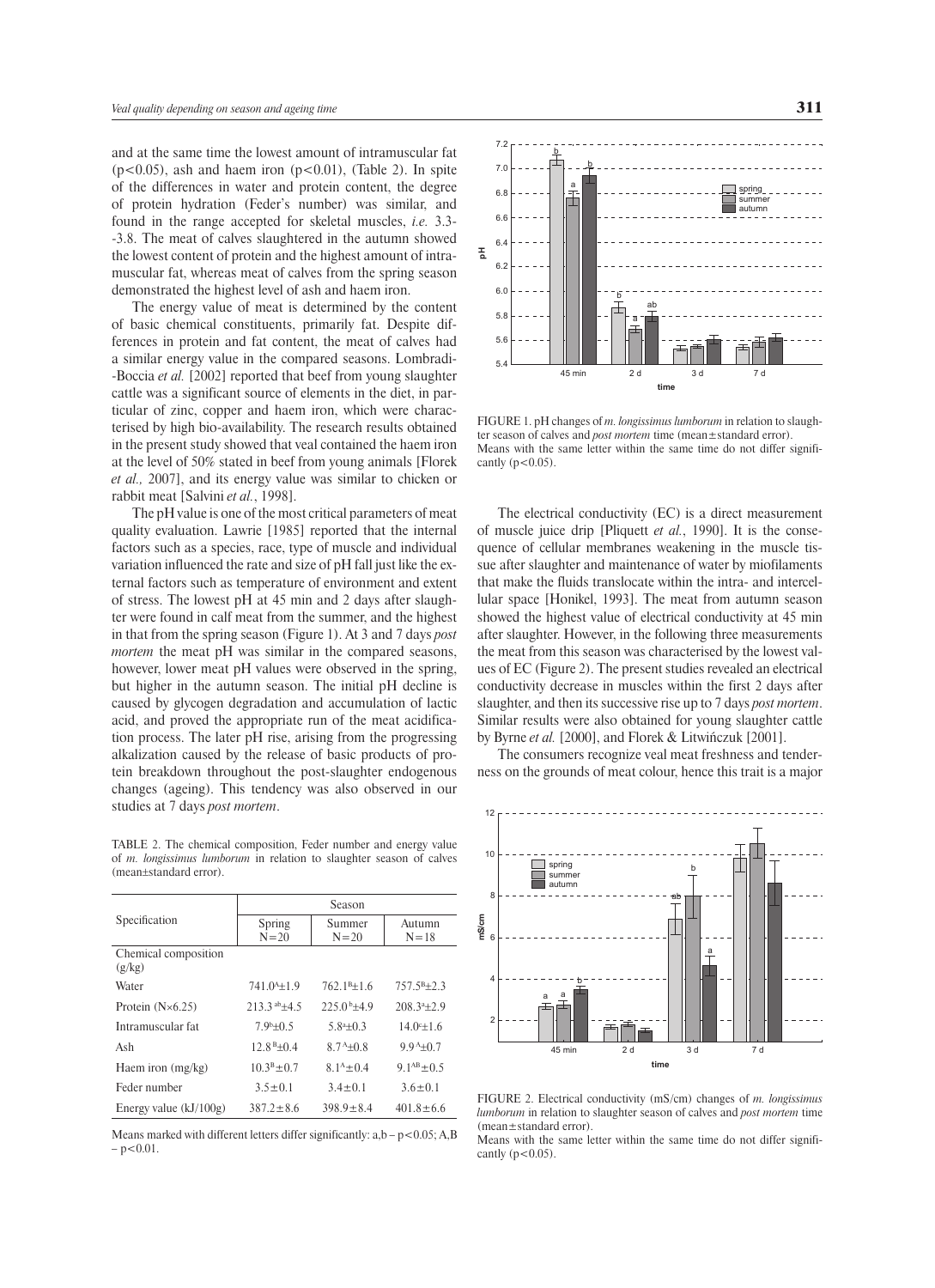criterion for the carcass classification and trade value of this meat. A light colour of veal is caused by a low pigment concentration in the muscle tissue of growing calves administered a diet with a low iron content, similarly to animals fed milk or milk-replacers. Colour being a consumer search attribute for fresh veal meat proves to vary in different countries, *e.g.* in France, Italy and Poland white or pale pink meat colour is preferred, whereas in Belgium, Portugal, Spain, Sweden, Germany and Denmark veal meat of dark colour is commercially acceptable [Tyszkiewicz, 2005a,b].

Studying the parameters of meat colour in relation to the season (Table 3), there was noted the lowest haematin pigment content in MLL from the summer season, along with the highest  $L^*$  value, and generally the highest proportion of yellowness (b\*). The redness (a\*) of MLL in principle did not differ between seasons, with the exception of measurement at 7 days *post mortem*. Aporta *et al.* [1996] evaluating changes of CIE L\*a\*b\* parameters of veal meat colour during following days after slaughter, found the L\* value for the *longissimus dorsi* muscle oscillating between 37.2 to 39.2, whereas the a\* value – from 15.4 up to 17.3. The research results obtained in the present study showed an increase in the values of CIE L\*a\*b\* colour parameters in the following measurements at days 3 and 7 compared to day 2 *post mortem*. Alike, Oliete *et al.* [2006] found that extending the vacuum storage time of *m. longissimus thoracis* (1<sup>st</sup>, 7<sup>th</sup> and 14<sup>th</sup> d) was related to a rise of the a\* and b\* parameters, showing that

Table 3. The haem pigments content, colour parameters and TBARS value of *m. longissimus lumborum* in relation to slaughter season of calves and *post mortem* time (mean±standard error).

|                          |                              | Season                   |                        |
|--------------------------|------------------------------|--------------------------|------------------------|
| Specification            | Spring<br>$N = 20$           | Summer<br>$N = 20$       | Autumn<br>$N = 18$     |
| Haem pigments<br>(mg/kg) | $116.28^{\rm B} \pm 7.02$    | $91.64^{A} \pm 4.43$     | $103.36^{AB} \pm 6.18$ |
|                          | 2 days post mortem           |                          |                        |
| <b>CIE</b>               |                              |                          |                        |
| $L^*$                    | $39.35 + 0.95$               | $42.11 + 0.96$           | $41.24 + 1.60$         |
| $a^*$                    | $18.96 + 0.50$               | $18.15+0.49$             | $18.98 + 0.61$         |
| $h^*$                    | $2.344 \pm 0.15$             | $3.03b\pm0.23$           | $2.92$ ab $\pm 0.31$   |
| TBARS (mg MA/kg)         | $0.36 + 0.05$                | $0.29 + 0.03$            | $0.32 \pm 0.05$        |
| 3 days post mortem       |                              |                          |                        |
| CIE                      |                              |                          |                        |
| $L^*$                    | $43.45 + 0.86$               | $45.90 + 0.96$           | $44.08 + 1.59$         |
| $a^*$                    | 18.87±0.43                   | $18.93 \pm 0.45$         | $17.93 \pm 0.78$       |
| $h^*$                    | $3.384 \pm 0.15$             | $4.15B\pm0.26$           | $2.774 \pm 0.21$       |
| TBARS (mg MA/kg)         | $0.41^b \pm 0.04$            | $0.31^a \pm 0.03$        | $0.34^a \pm 0.03$      |
| 7 days post mortem       |                              |                          |                        |
| <b>CIE</b>               |                              |                          |                        |
| $L^*$                    | $45.34 \pm 0.96$             | $46.80 + 1.06$           | $45.35 \pm 1.29$       |
| $a^*$                    | $21.46^{\rm b} + 0.54$       | 19.49 <sup>a</sup> ±0.50 | $19.31a \pm 0.82$      |
| $h^*$                    | $6.03 B \pm 0.19$            | $5.51 B \pm 0.30$        | $4.18^{A} \pm 0.19$    |
| TBARS (mg MA/kg)         | $0.45^{\mathrm{b}} \pm 0.06$ | $0.37^a \pm 0.03$        | $0.40^{ab} \pm 0.04$   |

Means marked with different letters differ significantly:  $a,b-p<0.05$ ; A,B  $-p < 0.01$ .

meat become more red and yellow. Also Pommier *et al.* [1990] observed greater lightness of *m. longissimus dorsi* (MLD) at 144 h than 48 h after slaughter. In turn, Mandell *et al.* [2001] reported the higher value of lightness of both *m. longissimus dorsi* and *m. semimembranosus* on days 7 and 14 than on day 2 *post mortem*. Guignot *et al.* [1992] confirmed a strong correlation between a pigment content and most of the colour parameters of MLD assessed instrumentally.

Veal meat colour depends on the haem pigment content of the muscle and meat pH [Guignot *et al.*, 1992; Klont *et al.*, 1999]; a low haematin and ultimate pH content lead to paler meat. Indeed, a brighter colour of meat from calves slaughtered in the summer season was accompanied with a lower content of haem pigments (about over 10%), (Table 3). The bright-red colour of meat is due to the oxygenated form of myoglobin (oxymyoglobin), whereas the oxidized form (metmyoglobin) is responsible for browning [Insausti *et al.*, 1999]. Lipid oxidation is directly related to the formation of metmyoglobin during meat display [Insausti *et al.*, 2001].

The lowest oxidative stability of intramuscular fat expressed as TBARS value showed meat from calves slaughtered in the spring season in all measurements as compared to the other seasons. Rhee *et al.* [1996] suggested that the difference in haem pigments content, which is associated with catalase activity, could be responsible for the difference in oxidative stability of meat. In turn, Min *et al.* [2008] reported that ferrylmyoglobin and/or haematin, rather than free ionic iron or fatty acid composition, could be primarily responsible for higher TBARS values in raw beef loin during storage.

McKenna *et al.* [2005] noted that redness (a\*) was negatively correlated with lipid oxidation measured by TBARS values. Faustman & Cassens [1990] reported a strong relationship between lipid and myoglobin oxidation. Muscle redness has been used extensively as an index of discoloration in displayed beef [O'Sullivan *et al.*, 2002; Yang *et al.*, 2002]. The decrease in redness a\* values may result from the gradual formation of metmyoglobin on the meat surface, as they are negatively correlated [Insausti *et al.*, 1999]. In the present study, the meat from the summer season had lower haem pigments content and showed greater oxidative stability, although the TBARS value was always well below the threshold value for rancidity of 1–2 mg/kg of meat [Watts, 1962].

According to Insausti *et al.* [1999], meat with a higher pigment content is more oxidative, and thus its colour is less stable. O'Grady *et al.* [2001] suggested that increased oxidation of oxymyoglobin occurred at lower pH values. The results of this research also showed that meat from the spring season had the highest redness (a\*) and TBARS values at 7 days *post mortem*.

Loss value of fresh beef is dependent on age, sex, diet, pre-slaughter stress, slaughter method, time and storage temperature as well as meat characteristics like, pH, content of intramuscular water and fat [Lawrie, 1991]. The lowest drip loss at 3 and 7 days *post mortem* (Table 4) was observed in meat from the autumn season, probably as a result of the highest meat pH (Figure 1) and the lowest value of electrical conductivity (Figure 2).

The certain improvement was observed in water holding capacity measured as M/T ratio at 7 days *post mortem*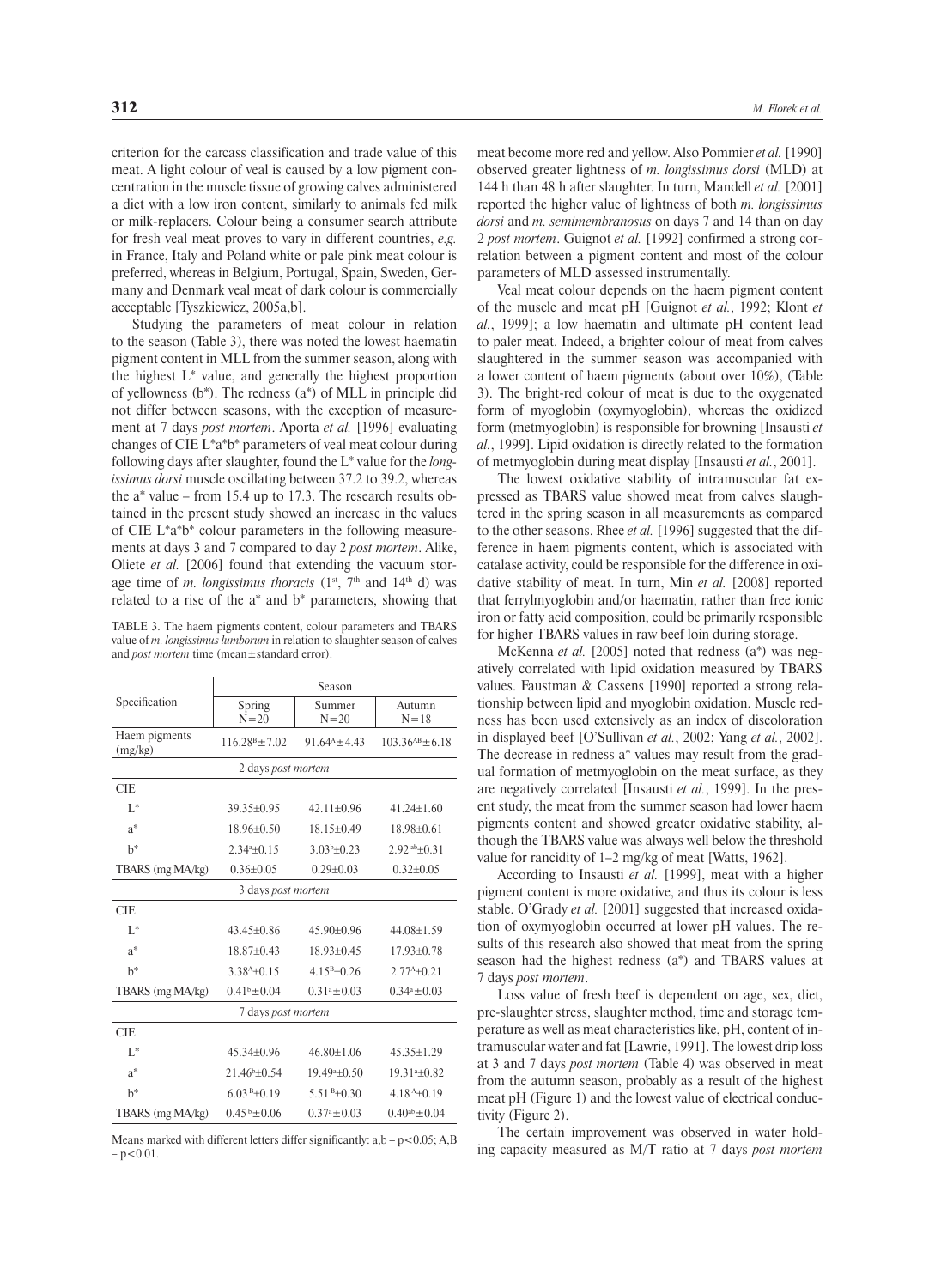| Specification       | Season                      |                          |                          |
|---------------------|-----------------------------|--------------------------|--------------------------|
|                     | Spring<br>$N = 20$          | Summer<br>$N = 20$       | Autumn<br>$N = 18$       |
|                     | 3 days <i>post mortem</i>   |                          |                          |
| Drip loss $(\%)$    | $1.13 + 0.08$               | $1.10+0.15$              | $0.94 + 0.07$            |
| Cooking loss $(\%)$ | $27.98 + 0.83$              | $28.47+0.74$             | $30.14 + 1.10$           |
| $M/T$ $(\%)$        | $43.78^{B} \pm 0.96$        | 38.08 <sup>A</sup> ±1.25 | 34.37 <sup>A</sup> ±0.85 |
| Shear force $(N)$   | $86.48^{AB} \pm 5.80$       | $69.52^{A+6.78}$         | $97.83^{B+9.64}$         |
| Work (J)            | $0.34^{AB} \pm 0.02$        | $0.25^{A} \pm 0.02$      | $0.36^{\rm B} \pm 0.03$  |
| 7 days post mortem  |                             |                          |                          |
| Drip loss $(\%)$    | $2.45+0.23$                 | $2.11+0.16$              | $1.81 + 0.36$            |
| Cooking loss $(\%)$ | $27.78B+0.66$               | $23.74 + 1.53$           | $24.74^{AB}+1.21$        |
| $M/T$ $(\%)$        | $49.70^{\mathrm{b}} + 2.42$ | $42.82^{a+1.43}$         | $45.96^{ab}+2.76$        |
| Shear force (N)     | $47.27^{ab} \pm 6.18$       | $39.96^{a} + 4.16$       | $56.63b\pm8.17$          |
| Work (J)            | $0.164 \pm 0.03$            | $0.164 \pm 0.02$         | $0.31B \pm 0.06$         |
|                     |                             |                          |                          |

Table 4. Water holding capacity and tenderness of *m. longissimus lumborum* in relation to slaughter season of calves and *post mortem* time (mean±standard error).

Means marked with different letters differ significantly:  $a,b-p<0.05$ ; A,B  $-p<0.01$ . M/T – Ratio=meat area/total area  $\times$  100.

in comparison with day 3. The greater M/T ratio is an indicator of water holding capacity (WHC), which indicates the ability of meat to retain inherent water, thus representing an essential quality parameter for both the industry and the consumer.

The quantity of cooking loss at 3 days after slaughter was similar in the compared seasons. The higher cooking loss at 7 days *post mortem* showed meat from spring, whereas the lowest one – that from the summer season (Table 4).

The calf meat from the summer season at 3 and 7 days following slaughter had the best tenderness (the lowest shear force and work values), (Table 4). The most tough meat was stated in the autumn season. However, a certain improvement of meat tenderness (decrease of shear force) was determined for all seasons after 7 days of the conditioning period. Destefanis *et al.* [2008] have compared beef tenderness assessed by consumers with Warner-Bratzler shear force measured instrumentally, and determined the threshold to classify tender beef at the level of 42.9 N. Likewise, in an earlier study Shackelford *et al.* [1991] claimed that the W-B threshold value for retail beef was 45.1 N.

The ageing time was observed to influence  $(p \le 0.01)$  all traits of MLL (Table 5). The slaughter season of the calves also affected meat quality, with the exception of electrical conductivity, drip and cooking loss. The interactions of the assessed factors for meat pH and its colour (yellowness) as well as for TBARS value and cooking loss were confirmed.

# **CONCLUSIONS**

The slaughter season of calves influenced carcass weight, dressing percentage, and meat quality, with the exception of electrical conductivity, drip and cooking loss. However, the ageing time was observed to influence ( $p \le 0.01$ ) all traits of *m. longissimus lumborum*. The interactions of the assessed factors for meat pH and its colour (yellowness) as well as for Table 5. The influence of slaughter season and ageing time on *m. longissimus lumborum* quality.

|                                   | Influence                 |                    |                               |
|-----------------------------------|---------------------------|--------------------|-------------------------------|
| Trait                             | Slaughter<br>season $(S)$ | Ageing time<br>(A) | Interaction<br>$(S \times A)$ |
| pH                                | **                        | **                 | **                            |
| Electrical<br>conductivity(mS/cm) | ns                        | **                 | ns                            |
| <b>CIE</b>                        |                           |                    |                               |
| $L^*$                             | *                         | **                 | ns                            |
| a*                                | *                         | ∗∗                 | ns                            |
| $h^*$                             | **                        | **                 | **                            |
| TBARS (mg MA/kg)                  | *                         | **                 | *                             |
| Drip loss $(\%)$                  | ns                        | **                 | ns                            |
| Cooking loss $(\%)$               | ns                        | **                 | *                             |
| $M/T$ (%)                         | **                        | **                 | ns                            |
| Shear force (N)                   | **                        | **                 | ns                            |
| Work (J)                          | **                        | **                 | ns                            |

 $* - p≤0.05; ** - p≤0.01, M/T - Ratio = meat area/total area × 100.$ 

TBARS value and cooking loss were confirmed. The most favourable physicochemical traits showed meat from the summer season, *i.e.* the highest content of protein, and the lowest of intramuscular fat  $(p<0.05)$ , the highest oxidative stability (the lowest TBARS value), and tenderness (the lowest shear force and work). The certain improvement of water holding capacity (measured as M/T ratio) and tenderness was observed for meat from all seasons on day 7 *post mortem* in comparison with day 3.

#### ACKNOWLEDGEMENTS

This work was funded by the Ministry of Science and Higher Education (research project no. 2 P06Z 044 30).

#### REFERENCES

- 1. Aporta J., Hernandez B., Sanudo C., Veal colour assessment with three wavelengths. Meat Sci., 1996, 44, 113–123.
- 2. Byrne C.E., Troy D.J., Buckley D.J., *Postmortem* changes in muscle electrical properties of bovine M. longissimus dorsi and their relationship to meat quality attributes and pH fall. Meat Sci., 2000, 54, 23–34.
- 3. Carpenter C.E., Cornforth D.P., Whittier D., Consumer preferences for beef colour and packaging did not affect eating satisfaction. Meat Sci., 2001, 57, 359–363.
- 4. CIE, Colorimetry. 1976, 2nd ed. Commission International de l'Eclairage. Vienna.
- *5.* Destefanis G., Brugiapaglia A., Barge M.T., Dal Molin E., Relationship between beef consumer tenderness perception and Warner–Bratzler shear force. Meat Sci., 2008, 78, 153–156.
- 6. Faustman C., Cassens R.G., The biochemical basis for discoloration in fresh meat: A review. J. Muscle Foods, 1990, 1, 217–243.
- 7. Florek M., Litwińczuk Z., Comparison of physicochemical quality of young bull meat classified into three commercial classes EUROP. Pol. J. Food Nutr. Sci.*,* 2001, 10/51, 3 (S), 205–208*.*